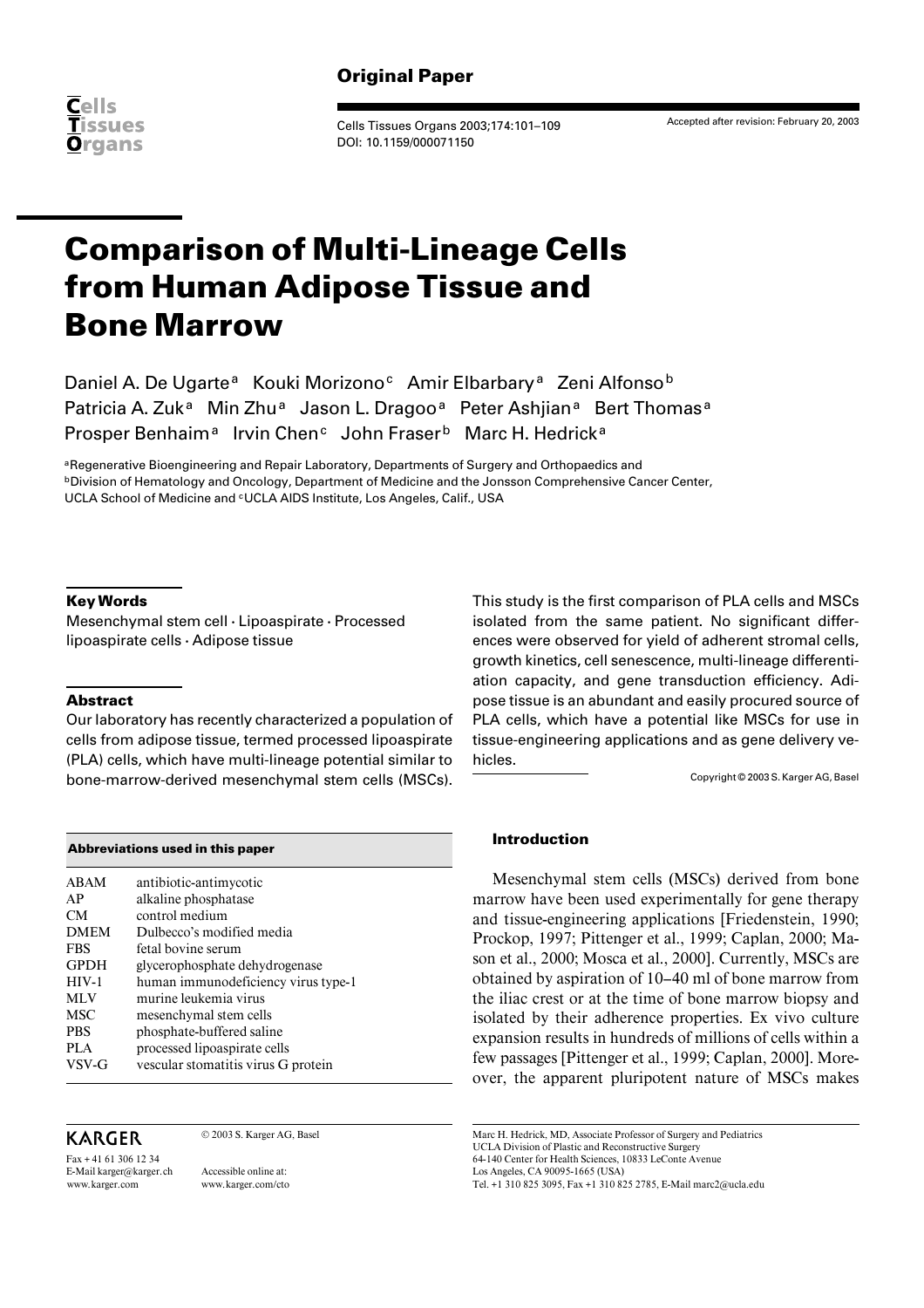them excellent candidates for tissue engineering. However, MSCs have been reported to require selective sera lots and growth factor supplements for culture expansion [Lennon et al., 1996]. Furthermore, traditional bone marrow procurements, particularly in volumes larger than a few milliliters may be painful, frequently requiring general or spinal anesthesia [Auquier et al., 1995; Nishimori and Yamada, 2002], and may yield low numbers of MSCs upon processing [Pittenger et al., 1999]. As an alternative to MSCs, our laboratory has identified a population of cells isolated from human liposuctioned adipose tissue termed processed lipoaspirate cells (PLA cells), which appear to have similar multi-lineage mesodermal potential as MSCs [Zuk et al., 2001; Erickson et al., 2002; Mizuno et al., 2002; Safford et al., 2002]. The advantage of adipose tissue as a source of multi-lineage cells is its relative abundance and ease of procurement by local excision or suction-assisted liposuction. These factors may make PLA cells a viable clinical alternative to MSCs. However, there is a need to more accurately compare these two populations. Therefore, in this study, we sought to compare PLA cells and MSCs based on several parameters. Given donor variability and to make the comparison internally consistent, we compared PLA cells and MSCs obtained from the same patient for the following: (1) cell yield, (2) growth kinetics, (3) cell senescence, (4) multi-lineage differentiation capacity, and (5) gene transduction efficiency.

## **Materials and Methods**

#### *Materials*

All materials were from Sigma unless otherwise stated. All tissue culture plasticware was from Fisher. Fetal bovine serum (FBS) was purchased from Hyclone (Logan, Utah, USA). Dulbecco's modified media (DMEM), trypsin/EDTA, and antibiotic-antimycotic (ABAM) were purchased from Cellgro (Herndon, Va., USA).

#### *Harvest of Adipose Tissue and Bone Marrow*

A bone marrow biopsy and a small piece of adipose tissue were obtained from 5 patients undergoing elective hip surgery after informed consent using an IRB-approved protocol. The patients included 3 males and 2 females ranging in age from 7 to 71 (mean 50). The average age of the patients was 50 years (range 7–71). Tissues were processed within 3 h of harvesting.

#### *Isolation of PLA Cells from Adipose Tissue*

PLA cells were isolated using a modification of a technique described previously by our laboratory [Zuk et al., 2001]. Adipose tissue was weighed, extensively washed with phosphate-buffered saline (PBS), minced for 10 min with fine scissors, and enzymatically digested at 37**°**C for 30 min with 0.075% type IA collagenase (C-2674; Sigma®; St. Louis, Mo., USA) in PBS. The digested adipose

tissue was centrifuged at 1,200 *g* for 5 min to obtain a cell pellet. The pellet was resuspended and passed through a  $100$ - $\mu$ m filter to remove debris. The concentration of nucleated cells was determined using a Coulter Counter. Cells were plated in medium at a density of  $5 \times 10^6$  nucleated cells/100-mm tissue culture dish. The plating density used was based on previous experience [Zuk et al., 2001] and designed to result in subconfluent plates within 2 weeks of initial plating. The number of adherent cells was estimated by multiplying the number of plates isolated by the cell density. The yield was determined by calculating the number of adherent cells per gram of tissue harvested.

#### *Isolation of MSCs from Bone Marrow*

MSCs were isolated using a modification of a technique previously described [Haynesworth et al., 1992a, b]. The bone marrow sample was weighed, washed with 15 ml of control medium (CM) and vortexed. The cell suspension was passed through a  $100$ - $\mu$ m nylon cell strainer (BD®; Franklin Lakes, N.J., USA). The residual bone marrow was washed, vortexed, and filtered twice. The filtered cell suspension was centrifuged at 1,200 *g*. The cell pellet was resuspended in CM and the cell concentration determined using a Coulter Counter. MSCs were plated at a concentration of  $5 \times 10^7$  to  $1 \times 10^8$ nucleated cells/100-mm tissue culture dish. This plating density was based on established isolation methods [Haynesworth et al., 1992a, b] and resulted in subconfluent plates within 2 weeks of plating. The number of adherent cells and yield were estimated as described for PLA cells.

#### *Culture and Expansion*

Following plating, both MSCs and PLA cells were maintained in a humidified incubator at 37°C/5% CO<sub>2</sub> in CM consisting of DMEM (Cellgro), 10% FBS (Hyclone®), and 1% ABAM (Cellgro). The medium was changed after 3–5 days to remove nonadherent cells and twice weekly thereafter. Cells were passaged with 0.25% trypsin/0.1% EDTA (Cellgro) upon reaching 90% confluency and expanded until passage 4, whereupon they were analyzed.

#### *Growth Kinetics*

Analysis of growth kinetics was performed using modified techniques previously described [Bruder et al., 1997; DiGirolamo et al., 1999; Zuk et al., 2001]. Passage 4 cells were plated into 6-well dishes at a high seeding density (1.85  $\times$  10<sup>3</sup> cells/cm<sup>2</sup>). Cells from three wells were trypsinized every other day from day 1 to day 11 and viable cells were counted using a hemacytometer. The mean number of cells was calculated and plotted against culture time to generate a growth curve. The logarithmic phase of growth occurred between days 3 and 9. The number of population doublings was calculated using the formula log  $N_3$ /log  $N_9$ , where  $N_3$  is the number of cells on day 3 and  $N_9$  is the number of cells on day 9. Doubling time was determined by dividing the total number of hours in culture (i.e. 144 h) by the number of doublings.

#### *Cell Senescence Assay*

Cell senescence was assessed using a ß-gal staining assay, in which ß-galactosidase activity is detected in senescent cells at pH 6.0 [Dimri et al., 1995]. Passage 4 cells were plated into 6 wells at a seeding density of  $1.85 \times 10^3$  cells/cm<sup>2</sup> and cultured for 2 weeks in CM. Cells were fixed for 5 min in 2% formaldehyde-glutaraldehyde, and incubated in a ß-gal reaction buffer [1 mg/ml X-gal, 40 m*M* citric acid/ sodium phosphate buffer (pH 6.0), 5 m*M* each of potassium ferro-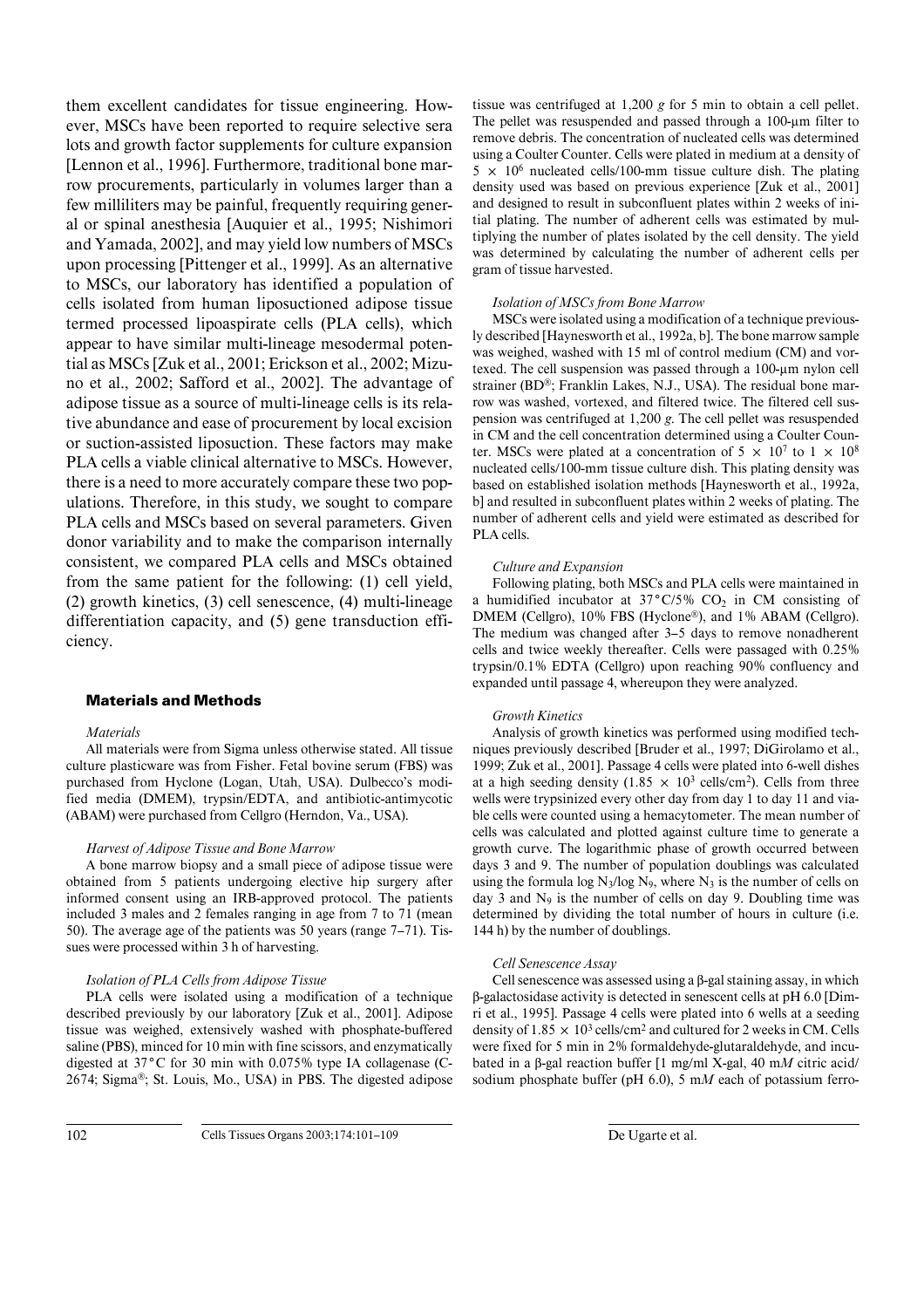cyanide and potassium ferricyanide, 150 m*M* NaCl and 2 m*M*  $MgCl<sub>2</sub>$ ] for 2 h. The percentage of senescent cells (number of blue cells/total number of cells counted) was calculated for three randomly selected visual fields at  $400 \times$  magnification.

#### *Confirmation of in vitro Multi-Lineage Differentiation – Histology and Spectrophotometric Assays*

Cells were analyzed for their capacity to differentiate along the adipogenic, osteogenic, chondrogenic, and neuron-like lineage using the methods described below. Cells maintained in CM were used as negative controls.

*Adipogenic Differentiation.* Cells were cultured in CM for 1 week. Adipogenic differentiation was induced by culturing cells for 3 weeks in adipogenic medium consisting of CM supplemented with 0.5 m*M* isobutyl-methylxanthine, 1  $\mu$ *M* dexamethasone, 10  $\mu$ *M* insulin, and 200  $\mu$ *M* indomethacin [Green and Meuth, 1974; Hauner et al., 1987]. Differentiation was confirmed histologically using the oil red O stain as an indicator of intracellular lipid accumulation [Preece, 1972]. Briefly, the cells were fixed for 60 min at room temperature in 4% formaldehyde/1% calcium and washed with 70% ethanol. The cells were then incubated in 2% (w/v) oil red O reagent for 5 min at room temperature. Excess stain was removed by washing with 70% ethanol, followed by several changes of distilled water. The cells were counterstained for 2 min with hematoxylin. Adipogenic differentiation was quantified by counting cells in three randomly selected visual fields at low magnification  $(100 \times)$  and calculating the percentage of adipogenic cells (number of cells with oil red O-positive intracellular vesicles/total number of cells  $\times$  100). To quantify adipogenesis biochemically, the lipogenic enzyme glycerol-3-phosphate dehydrogenase (GPDH) was measured spectrophotometrically. The assay was performed as previously described [Wise and Green, 1979]. Triplicate samples of cells were washed with and harvested in PBS using a cell scraper. One unit of GPDH was defined as the oxidation of 1 nmol of NADH/min. GPDH activity was expressed as units GPDH/ $\mu$ g protein. Values were expressed as the mean  $\pm$  SD.

*Osteogenic Differentiation.* Cells were cultured in CM for 1 week. Osteogenic differentiation was induced after culturing cells for 3 weeks in osteogenic medium consisting of CM supplemented with 0.1  $\mu$ *M* dexamethasone, 50  $\mu$ *M* ascorbate-2-phosphate, and 10 m*M* ß-glycerophosphate [Pittenger et al., 1999]. Spectrophotometric assays were performed to detect alkaline phosphatase (AP) activity [Beresford et al., 1986] and calcium content (Sigma; per package insert). For AP activity, triplicate samples of cells were washed with PBS and harvested into PBS/0.1% Triton X-100. AP enzyme activity was assayed using a commercial AP enzyme kit (Sigma) according to the manufacturer. AP activity was expressed as nmol *p*-nitrophenol produced/min/µg protein. For the calcium assay, triplicate samples of cells were harvested in PBS and centrifuged. The cell pellet was extracted in 0.1 *N* HCl in 4**°**C for a minimum of 4 h. The extracts were centrifuged for 5 min at 10,000 *g* and total calcium in the supernatant was determined using a commercial kit (Sigma #587). Levels were expressed as  $mM$  Ca/ $\mu$ g protein. Values were expressed as the mean  $\pm$  SD.

*Chondrogenic Differentiation.* Chondrogenic differentiation was induced using a modified micromass culture technique [Denker et al., 1995; Mackay et al., 1998; Pittenger et al., 1999; Zuk et al., 2001]. Briefly, 5 µl of a concentrated cell suspension (1  $\times$  10<sup>7</sup> cells/ml) was pipetted into the center of each well and allowed to attach at 37**°**C for 2 h. Chondrogenic medium consisting of DMEM supplemented with 1% FBS,  $6.25 \mu g/ml$  insulin, 10 ng/ml TGF $\beta$ 1, 50 n*M* 

Comparison of Multi-Lineage Cells from Fat and Bone Marrow

ascorbate-2-phosphate, and 1% ABAM was gently overlaid so as not to detach the cell nodules. Cultures were maintained in chondrogenic medium for 2 weeks prior to analysis. To confirm differentiation, cell nodules were fixed in 4% paraformaldehyde for 15 min at room temperature, washed extensively with PBS, incubated for 30 min in 1% (w/v) Alcian blue (Sigma A-3157) in 0.1 *N* HCl (pH 1.0), and washed with 0.1 *N* HCl for 5 min to remove excess stain [Lev and Spicer, 1964].

*Neuron-Like Differentiation.* Cells were cultured in complete medium for 1 week. Neuron-like differentiation was induced after culturing cells for 2 weeks in a neurogenic medium modified from that described previously [Woodbury et al., 2000]. Neurogenic medium consisted of DMEM supplemented only with 5–10 m*M* ß-mercaptoethanol. Neuronal morphology was defined as the presence of a refractile cell body and a minimum of two filopodial projections. The percentage of cells with neuron-like morphology was calculated (number of cells with neuronal morphology/total number of cells  $\times$ 100).

#### *Gene Transduction*

Gene transduction efficiency of PLA cells and MSCs was examined using a first generation adenovirus vector, a human immunodeficiency virus type-1 (HIV-1)-based lentivirus vector, and a murine leukemia virus (MLV)-based oncoretrovirus vector. The adenovirus vector was an E1-deleted, replication-deficient adenoviral type 5 vector with EGFP reporter gene driven by a CMV promoter (pACCMVGFP) being used as the adenovirus vector [Tan et al., 1999; Miller et al, 2000]. The lentivirus vector was a vesicular stomatitis virus G protein (VSV-G)-pseudotyped HIV-1-based vector, SIN18-Rh-MLV-E (VSV-G). The oncoretrovirus was a VSV-G-pseudotyped MLV vector, SRaL-EGFP (VSV-G) [Kung et al., 2000]. EGFP was used as reporter gene for all vectors. The lentiviral and retroviral viruses were generated by calcium phosphate-mediated cotransfection of 293T cells [Kung et al., 2000]. Cells were infected with all viral vectors for 2 h at 37**°**C. The infection by lentivirus and oncoretrovirus vector was done in the presence of  $8 \mu g/ml$  polybrene. EGFP expression was analyzed 3 days after infection by flow cytometry. EGFP transduction units of all virus vectors were titrated on HeLa cell. PLA cell- and bone marrow-derived MSC were infected by the vector at the same multiplicity of infection. The multiplicity of infection of adenovirus, lentivirus, and oncoretrovirus vector were 5, 14, and 14, respectively. Of note, equal transduction units were used for lentivirus and retrovirus. In order to quantify GFP expression for transduced cells, the mean fluorescence intensity (FL1+ gated population) was also recorded.

#### *Statistics*

Values for bone marrow and fat cells were compared using Student's t test for paired samples assuming a two-tailed distribution.

## **Results**

## *Tissue Harvest and Cell Isolation*

The mean mass of collected tissue was 7 g (range 0.5– 11 g) for bone marrow and 17 g (range 3–26 g) for adipose tissue. The mean number of nucleated cells isolated per gram of bone marrow was significantly higher than of adi-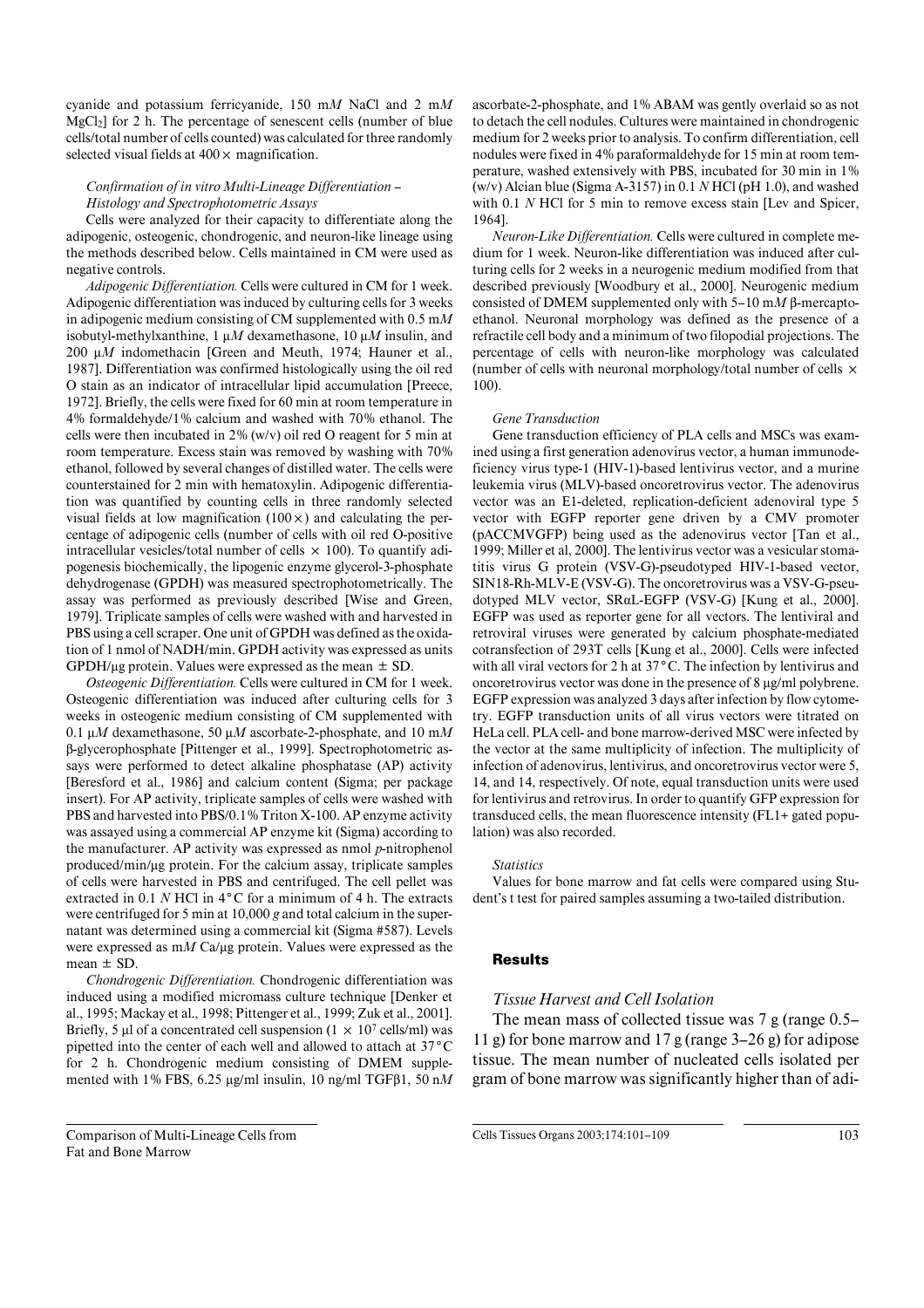| <b>Table 1.</b> Cell yield of PLA cells and MSCs |  |  |
|--------------------------------------------------|--|--|
|--------------------------------------------------|--|--|

| Patient data   |     |                           | Adipose                           |                             |                                |                              | Bone marrow                         |                             |                                |                              |
|----------------|-----|---------------------------|-----------------------------------|-----------------------------|--------------------------------|------------------------------|-------------------------------------|-----------------------------|--------------------------------|------------------------------|
| number         | age | scatter<br>plot<br>symbol | mass of<br>harvested<br>tissue, g | total<br>nucleated<br>cells | number of<br>adherent<br>cells | vield<br>adherent<br>cells/g | amount<br>of tissue<br>harvested, g | total<br>nucleated<br>cells | number of<br>adherent<br>cells | vield<br>adherent<br>cells/g |
|                | 54  | $+$                       | 15                                | $2 \times 10^7$             | $4 \times 10^6$                | $3 \times 10^5$              | 6                                   | $4 \times 10^8$             | $2 \times 10^6$                | $3 \times 10^5$              |
| 2              | 71  |                           | 19                                | $5 \times 10^6$             | $1 \times 10^6$                | $0.5 \times 10^{5}$          | 11                                  | $5 \times 10^7$             | $0.5 \times 10^{6}$            | $0.5 \times 10^{5}$          |
| 3              | 61  | Δ                         | 26                                | $3 \times 10^7$             | $6 \times 10^6$                | $2 \times 10^5$              | 10                                  | $8 \times 10^8$             | $4 \times 10^6$                | $4 \times 10^5$              |
| $\overline{4}$ |     | ♦                         |                                   | $5 \times 10^6$             | $1 \times 10^6$                | $3 \times 10^5$              | 0.5                                 | $2 \times 10^7$             | $0.08 \times 10^{6}$           | $2 \times 10^5$              |
| 5              | 55  | $\times$                  | 22                                | $1.5 \times 10^{7}$         | $3 \times 10^6$                | $1 \times 10^5$              | 6                                   | $6 \times 10^8$             | $3 \times 10^6$                | $5 \times 10^5$              |
| Average        | 50  |                           | 17                                | $1.5 \times 10^{7}$         | $3 \times 10^6$                | $2 \times 10^5$              |                                     | $4 \times 10^8$             | $2 \times 10^6$                | $3 \times 10^5$              |

The amount of tissue harvested, total nucleated cells isolated, number of adherent cells, and cell yield from the adipose and bone marrow of 5 patients are summarized. The yield was calculated by dividing the number of adherent cells by tissue mass (adherent cells/g).

pose tissue (6  $\times$  10<sup>7</sup> vs. 1  $\times$  10<sup>6</sup>; p < 0.03). Because of the higher number of contaminating hematopoietic cells, bone marrow isolates were plated at 10- to 20-fold higher densities [Haynesworth et al., 1992 a, b]. Both bone marrow and adipose isolates grew to subconfluence within 2 weeks. Table 1 provides a patient summary for the mass of tissue collected, number of nucleated cells, number of adherent cells, and yield of adherent cells per gram of tissue. There was no significant difference in yield between bone marrow and adipose tissue.

## *Growth Kinetics and Cell Senescence*

At a plating density of 1.85  $\times$  10<sup>3</sup> cells/cm<sup>2</sup>, passage for PLA cells and MSCs reached confluence by day 13. Mean population doubling times during the logarithmic phase of growth from days 3 to 9 were not statistically significant (78  $\pm$  26 h for PLA cells vs. 86  $\pm$  23 h for MSCs; fig. 1). No significant differences were observed for cell senescence based on ß-galactosidase activity (fig. 2).

## *In vitro Differentiation*

No significant differences were observed between PLA cells and MSCs for markers of adipogenesis. The percentage of cells staining positive for oil red O was  $49 \pm 14\%$  of PLA cells and  $55 \pm 15\%$  of MSCs (fig. 3a). Activity of the lipogenic enzyme GPDH was  $0.05 \pm 0.04$  units/ $\mu$ g in PLA cells and  $0.1 \pm 0.2$  units GPDH/ $\mu$ g protein in MSC (fig. 3b).

As with adipogenesis, no significant difference was observed between PLA cells and MSCs for the osteogenic markers AP (0.10  $\pm$  0.12 vs. 0.08  $\pm$  0.07 nmol *p*-nitro-

phenol produced/min/µg protein; fig. 4a) or total calcium  $(33 \pm 38 \text{ vs. } 42 \pm 55 \text{ m}M \text{ Ca}/\mu\text{g} \text{ protein}; \text{fig. } 4b).$ 

PLA cells could be successfully used to make micromass nodules which stained positive for Alcian blue (data not shown). By contrast, we were unable to form Alcianblue-positive micromass nodules with the MSCs under these conditions.

Finally, no significant difference was observed between PLA cells and MSCs for the percentage of cells that developed a neuron-like morphology (5  $\pm$  5 vs. 3  $\pm$  3%; fig. 5).

## *Gene Transduction*

Both PLA cells and MSCs were successfully transduced with adenovirus, lentivirus, and retrovirus (fig. 6) with no observed cytotoxicity at the multiplicities of infection used. While adenoviral transduction efficiency was greater for MSCs than PLA cells (85  $\pm$  18 vs. 63  $\pm$ 15%;  $p < 0.05$ ), no significant difference was observed for lentivirus (92  $\pm$  2.3 vs. 90  $\pm$  13%) and retrovirus (15  $\pm$ 6.2 vs. 9  $\pm$  8.5%). Transduction efficiencies were significantly higher for lentivirus than that for retrovirus for both PLA cells and MSCs ( $p < 0.001$ ). No significant difference was noted for the expression level (mean linear fluorescence intensity) between PLA and MSCs for all vectors tested (data not shown).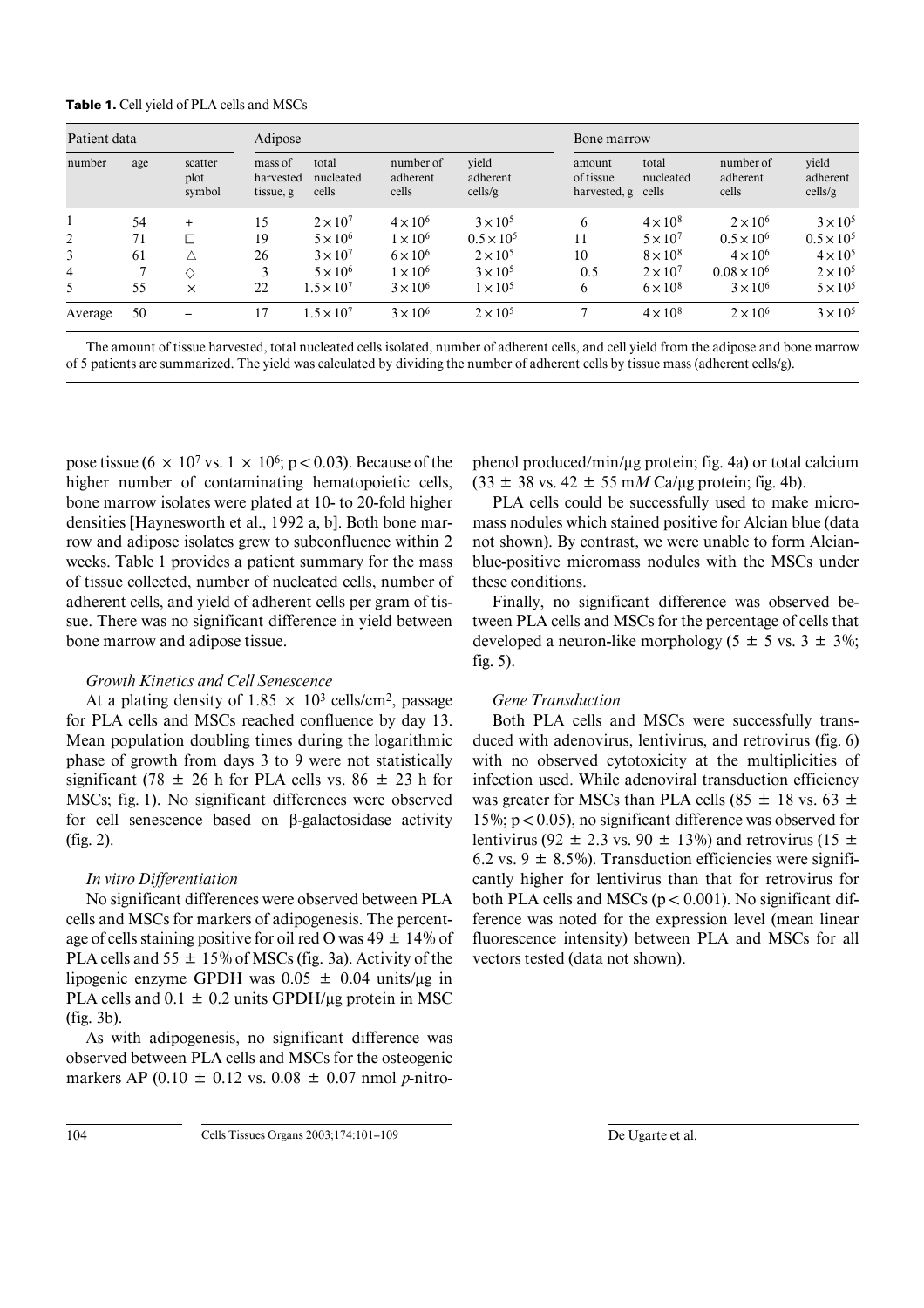



Fig. 1. Populating doubling time of PLA cells and MSCs. Cells were seeded at identical plating densities and counted every other day. Doubling time was not significantly different between PLA cells and MSCs. Mean values are represented by a horizontal bar.

**Fig. 2.** Cell senescence of PLA cells and MSCs. ß-gal staining was used to ascertain the number of senescent cells. The percentage of cells staining blue is graphically summarized. Mean values are represented by a horizontal bar.



**Fig. 3.** Adipogenic differentiation. PLA cells and MSCs were incubated in adipogenic media. Cells were stained with oil red O and the number of cells staining positive were counted and expressed as a percentage of the total number of cells (**a**). **b** Levels of the lipogenic enzyme GPDH were quantified using a spectrophotometric assay. Mean values are represented by a horizontal bar.

Comparison of Multi-Lineage Cells from Fat and Bone Marrow

Cells Tissues Organs 2003;174:101-109 105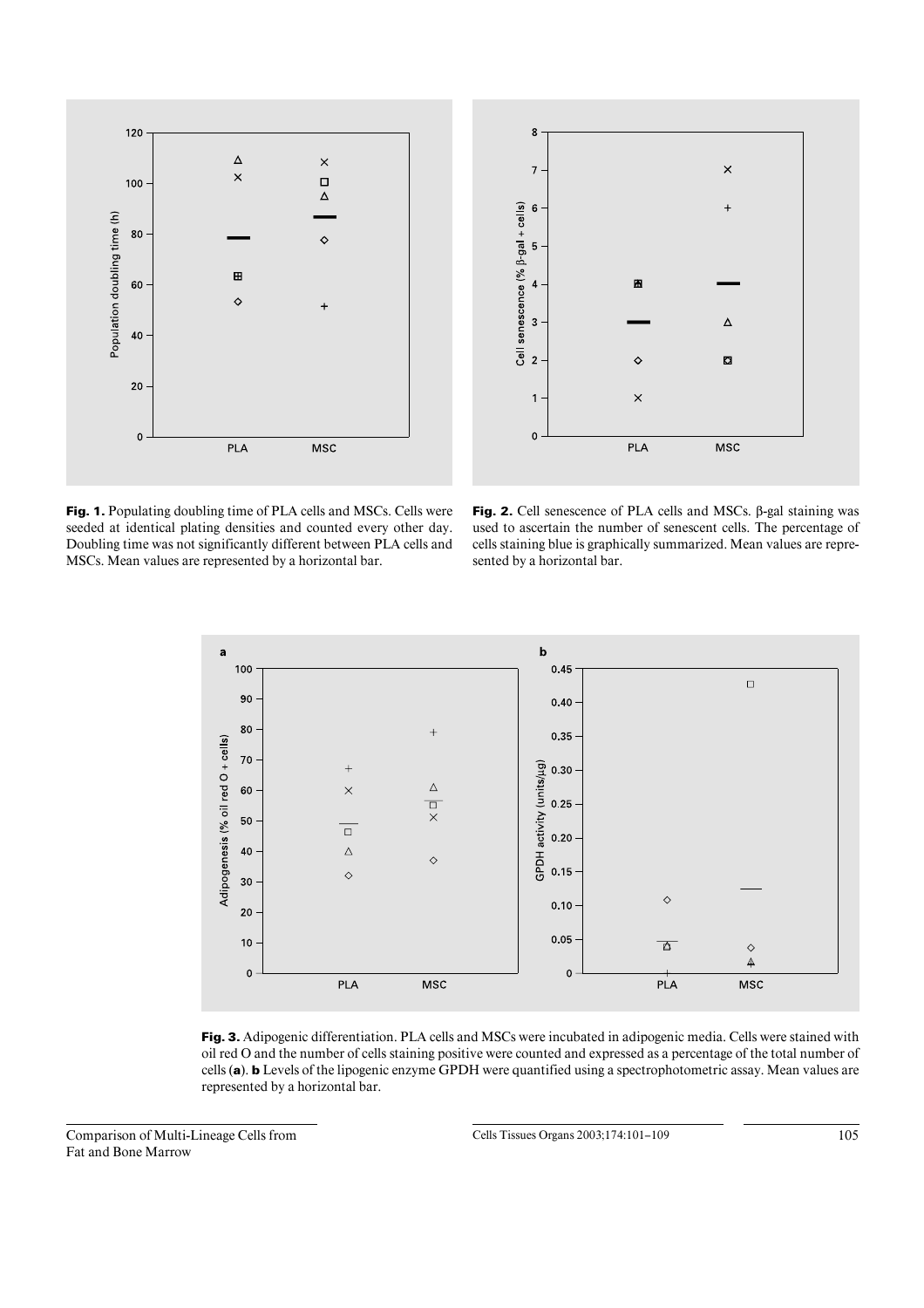

**Fig. 4.** Osteogenic differentiation. PLA cells and MSCs were incubated in osteogenic medium. The AP activity (**a**) and calcium content (**b**) were determined using spectophotometric assays. Mean values are represented by a horizontal bar.



**Fig. 5.** Neuron-like differentiation. Cells were incubated in neurogenic medium. The percentage of PLA cells and MSCs with neuronlike morphology (defined as a refractile cell body and a minimum of two filopodial projections) was compared. Mean values are represented by a horizontal bar.

# **Discussion**

MSCs can be isolated by their adherence properties to plastic in tissue culture. The presence of a similar population of cells derived from adipose tissue (PLA cells) provides the opportunity to obtain stromal cells with multilineage potential from a much more readily available and abundant source. Therefore, a direct comparison of PLA cells and MSCs isolated from the same patients was performed. We observed that the yield of adherent stromal cells per gram of tissue was similar between bone marrow and adipose tissue. However, experience with large volume bone marrow harvests in the context of bone marrow transplantation has demonstrated that scaling from small to large harvest volumes is compromised by a substantially increased contamination with whole blood [Batinic et al., 1990; Bacigalupo et al., 1992] such that a 1,000-ml harvest contains significantly less than 100 times the stem cell content of a 10-ml harvest. Adipose tissue harvested by liposuction is not subject to such dilution effects. Indeed, we have previously described essentially the same cell yields from considerably larger amounts of adipose tissue [Zuk et al., 2001]. As a result, our data demonstrate that a typical lipoaspirate of 1,000 ml will yield  $1.5 \times 10^{10}$ PLA cells after two passages. Furthermore, PLA cells had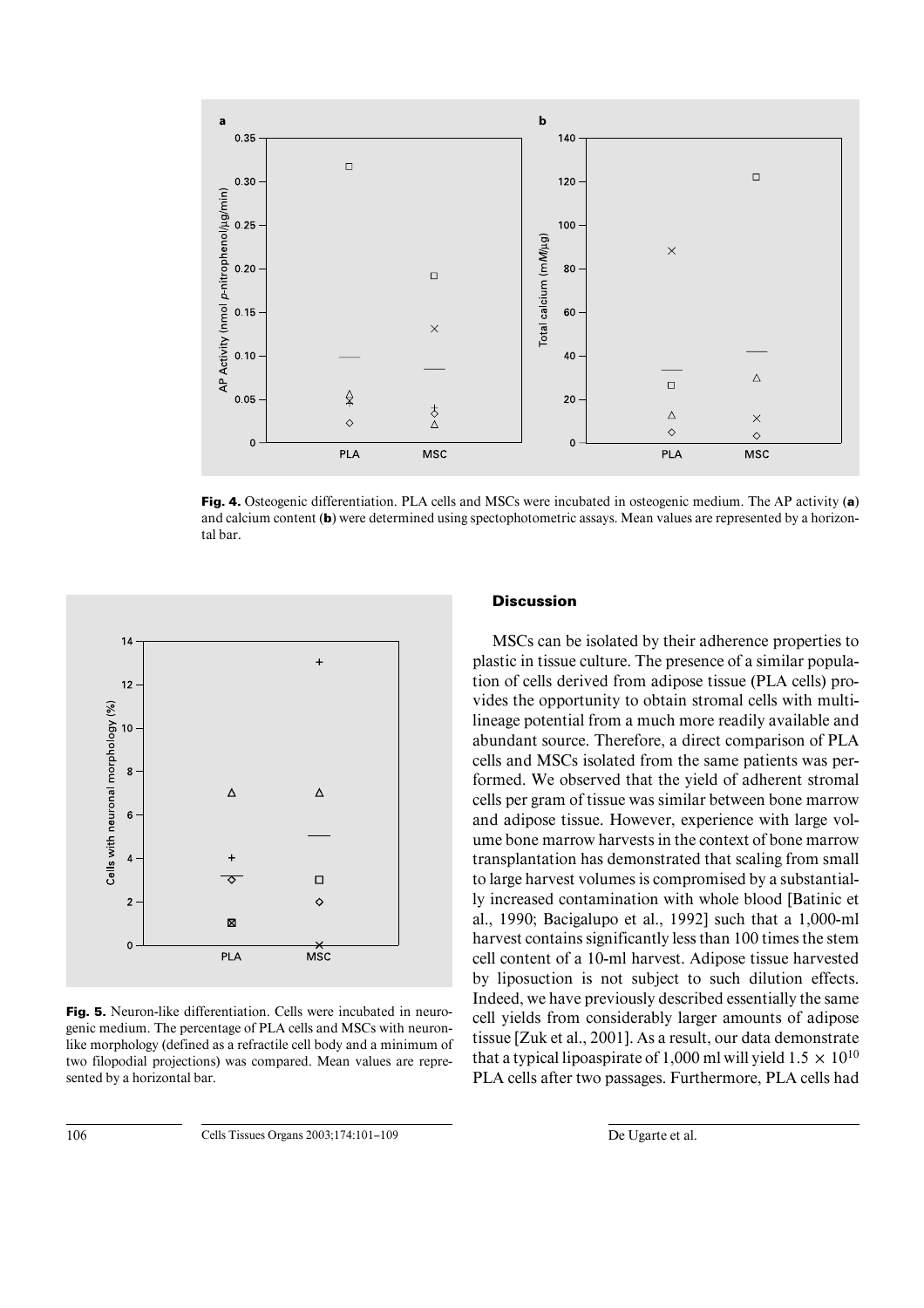

**Fig. 6.** Gene transduction efficiency. Cells were transduced with adenoviral (**a**), lentiviral (**b**) and retroviral (**c**) vectors containing a green fluorescent protein reporter gene. Transduction efficiency (GFP expression) was determined by flow cytometry. Mean values are represented by a horizontal bar.

a proliferative capacity comparable to MSCs (fig. 1) with a similar ability to undergo multi-lineage differentiation (fig. 3–5). Large-volume bone marrow harvests are associated with significant morbidity [Auquier et al., 1995; Nishimori et al., 2002]. While there is no rigorous data available on postoperative pain following liposuction the nature of this procedure is such that it is generally less invasive than a marrow harvest.

Culture expandability and self-renewal are properties intrinsic to stem cells and essential for their use in gene therapy and tissue-engineering applications. MSCs have been reported to require hydrocortisone, selected lots of fetal bovine and horse serum, and other supplements for long-term culture [Lennon et al., 1996]. In our experience, we observed no special requirements for the culture expansion of PLA cells [Zuk et al., 2001]. This may explain the relatively slow doubling times of both populations and the poor chondrogenic capacity of MSCs observed in this study compared to that reported in the literature [Johnstone et al., 1998; Yoo et al., 1998]. However, it should be noted that PLA cells did exhibit substantial chondrogenic capacity in the same culture medium. Under the conditions we describe, the population doubling time we report for nonselective media conditions was comparable for MSCs and PLA cells. Furthermore, we observed no differences between MSCs and PLA cells in cell senescence.

Our observation that PLA cells and MSCs have a similar in vitro differentiation potential suggests that PLA

Comparison of Multi-Lineage Cells from Fat and Bone Marrow

cells have the potential to serve as substitutes for MSCs in tissue-engineering applications involving fat, bone, cartilage, and possibly nervous tissue. Stromal cells derived from adipose tissue have been used experimentally to regenerate adipose tissue in rats [Patrick et al., 1999], and human cells have been used to generate cartilaginous constructs [Erickson et al., 2002]. Studies are underway to investigate the potential of PLA cells to form bone. Recently, cells derived from adipose and other tissues have been demonstrated to have the potential to differentiate into cells with characteristics of neurons, oligodendrocytes, and astrocytes [Kopen et al., 1999; Brazelton et al., 2000; Sanchez-Ramos et al., 2000; Woodbury et al., 2000; Deng et al., 2001; Toma et al., 2001]. Additional work will be required to ascertain the true neuronal potential and in vivo regenerative capacity of PLA cells.

In addition to tissue-engineering applications, PLA cells have the potential to be used as gene delivery vehicles. PLA cells and MSCs were infected successfully using adenovirus, retrovirus, and lentivirus. While retrovirus has been used in several gene therapy experiments using MSCs with promising results [Gordon et al., 1997; Hurwitz et al., 1997; Cherington et al., 1998; Marx et al., 1999; Mason et al., 2000; Mosca et al., 2000; Bartholomew et al., 2001; Lee et al., 2001], lentivirus has been demonstrated to have higher transduction efficiencies and has been used in many tissues and cells in vitro and in vivo [Naldini et al., 1996; Blomer et al., 1997; Kafri et al., 1997; Sutton et al., 1998; Evan et al., 1999]. In order to

Cells Tissues Organs 2003:174:101-109 107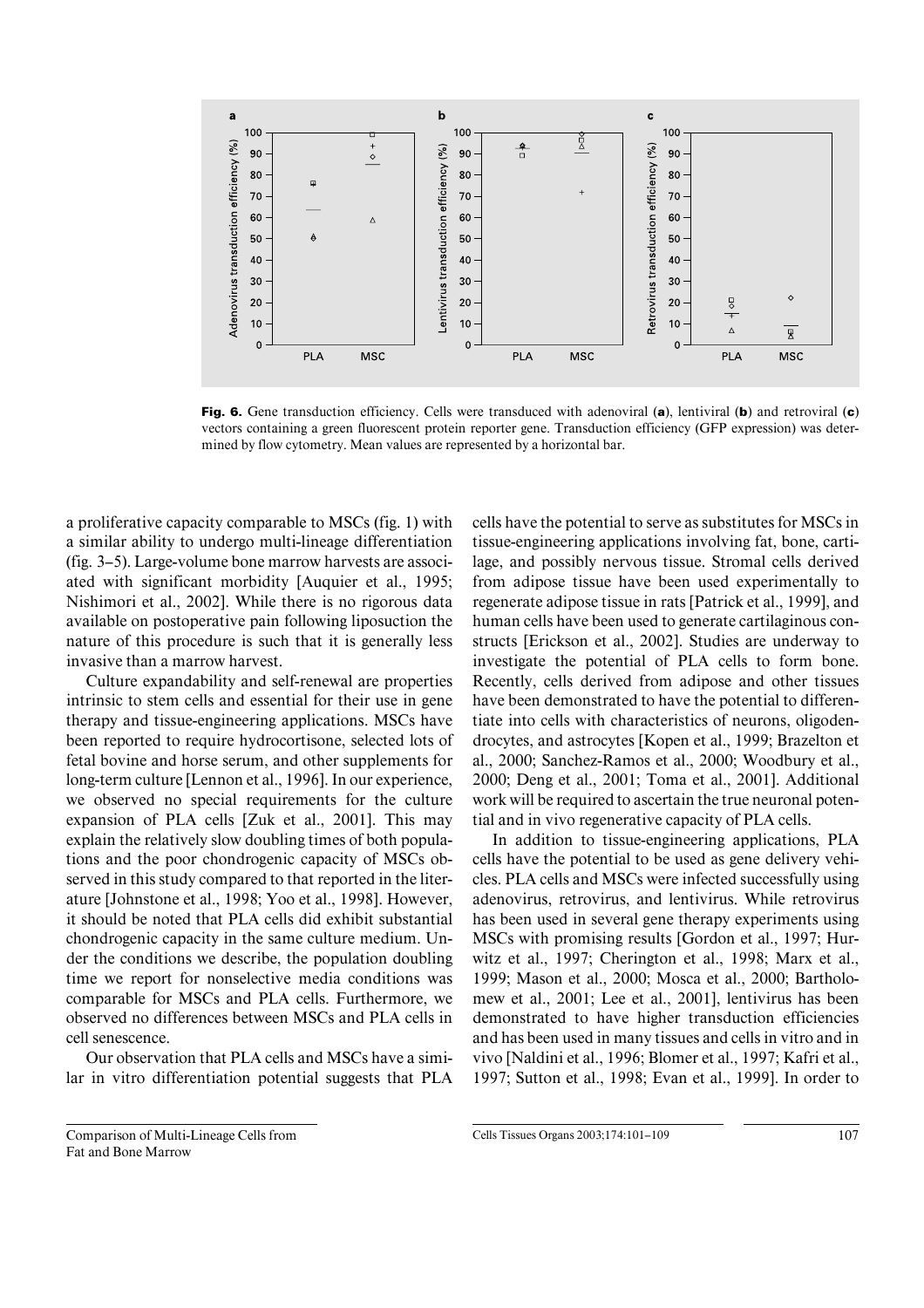compare transduction efficiencies of lentivirus and retrovirus in PLA cells and MSCs, we used vectors that utilize the same promoter and have similar transcriptional activity in HeLa cells [Kung et al., 2000]. One possible explanation for the lower transduction efficiency of retrovirus is that it requires cell division for efficient transduction [Roe et al., 1993; Case et al., 1999]. The longer population doubling times of PLA cells and MSCs compared with HeLa cells (around 24 h) supports this hypothesis. We are currently investigating whether PLA cells like MSCs have the ability to maintain stable lentivirus transgene expression in vivo and following differentiation.

In summary, adipose tissue is a relatively abundant, easily procured, and promising autologous source of multi-lineage cells. The clinical utility of PLA cells is enhanced by their nonselective media requirements, ready culture expandability, in vitro multi-lineage differentiation capacity, and amenability to gene therapy. Additional studies will be required to investigate the in vivo differentiation capacity and gene expression potential of PLA cells.

## **Acknowledgements**

Lily Wu, MD, PhD generously provided adenovirus for this experiment.

The following research support is greatly acknowledged: Wunderman Family Foundation, American Society for Aesthetic Plastic Surgery, Plastic Surgery Educational Foundation, Los Angeles Orthopaedic Hospital Foundation, NIH grants AI39975 and DK54912, and UCLA Center for AIDS Research.

#### **References**

- Auquier, P., et al (1995) Comparison of anxiety, pain and discomfort in two procedures of hematopoietic stem cell collection: Leukacytapheresis and bone marrow harvest. Bone Marrow Transplant *16:* 541–547.
- Bacigalupo, A., et al (1992) Bone marrow harvest for marrow transplantation: Effect of multiple small (2ml) or large (20ml) aspirate. Bone Marrow Transplant *9:* 467–470.
- Bartholomew, A., S. Patil, A. Mackay, et al (2001) Baboon mesenchymal stem cells can be genetically modified to secrete human erythropoietin in vivo. Hum Gene Ther *12:* 1527–1541.
- Batinic, D., M. Marusic, Z. Pavletic, et al (1990) Relationship between differing volumes of bone marrow aspirates and their cellular composition. Bone Marrow Transplant *6:* 103– 107.
- Beresford, J.N., J.A. Gallagher, R.G.G. Russel (1986) 1,25-Dihydroxyvitamin D3 and human bone derived cells in vitro: Effects on alkaline phosphatase, type I collagen and proliferation. Endocrinology *119:* 1776–1785.
- Blomer, U., L. Naldini, T. Kafri, et al (1997) Highly efficient and sustained gene transfer in adult neurons with a lentivirus vector. J Virol *71:* 6641–6649.
- Brazelton, T.R., F.M.V. Rossi, G.I. Keshet, et al (2000) From marrow to brain: Expression of neuronal phenotypes in adult mice. Science *290:* 1775–1779.
- Bruder, S.P., N. Jaiswal, S.E. Haynesworth (1997) Growth kinetics, self-renewal, and the osteogenic potential of purified human mesenchymal stem cells during extensive subcultivation and following cryopreservation. J Cell Biochem *64:* 278–294.
- Caplan, A.I. (2000) Mesenchymal stem cells and gene therapy. Clin Orthop *379(suppl):* S67, 70.7.
- Case, S.S., M.A. Price, C.T. Jordan, et al (1999) Stable transduction of quiescent CD34(+) CD38(–) human hematopoietic cells by HIV-1-based lentiviral vectors. Proc Natl Acad Sci USA *96:* 2988–2993.
- Cherington, V., G.G. Chiang, C.A. McGrath, et al (1998) Retroviral vector-modified bone marrow stromal cells secrete biologically active factor IX in vitro and transiently deliver therapeutic levels of human factor IX to the plasma of dogs after reinfusion. Hum Gene Ther *9:* 1397–1407.
- Deng, W., M. Obrocka, I. Fischer, et al (2001) In vitro differentiation of human marrow stromal cells into early progenitors of neural cells by conditions that increase intracellular cyclic AMP. Biochem Biophys Res Commun *282:* 148–152.
- Denker, A.E., S.B. Nicoll, R.S. Tuan (1995) Formation of cartilage-like spheroid by micromass cultures of murine C3H10T1/2 cells upon treatment with transforming growth factor beta-1. Differentiation *59:* 25–34.
- DiGirolamo, C.M., D. Stokes, D. Colter, et al (1999) Propagation and senescence of human marrow stromal cells in culture: A simple colony-forming assay identifies samples with the greatest potential to propagate and differentiate. Br J Hematol *107:* 275–281.
- Dimri, G.P., X. Lu, G. Basile, et al (1995) A biomarker that identifies senescent human cells in culture and aging skin in vivo. Proc Natl Acad Sci USA *92:* 9363–9367.
- Erickson, G., D. Franklin, J. Gimble, et al (2002) Chondrogenic potential of adipose tissue-derived stromal cells in vitro and in vivo. Biochem Biophys Res Commun *290:* 763–769.
- Evan, J.T., P.F. Kelly, E. O'Neill, et al (1999) Human cord blood CD34+CD38– cell transduction via lentivirus-based gene transfer vectors. Hum Gen Ther *10:* 1479–1489.
- Friedenstein, A.J. (1990) Osteogenic stem cells in the bone marrow; in Heersche, J.N.M., J.A. Kanis (eds): Bone and Mineral Research. San Diego, Elsevier Science, pp 243–272.
- Gordon, E.M., M. Skotzko, R.K. Kunku, et al (1997) Capture and expansion of bone marrowderived mesenchymal progenitor cells with a transforming growth factor-beta1-von Willebrand's factor fusion protein for retrovirusmediated delivery of coagulation factor IX. Hum Gen Ther *8:* 1385–1394.
- Green, H., M. Meuth (1974) An established preadipose cell line and its differentiation in culture. Cell *3:* 127–133.
- Hauner, H., P. Schmid, E.F. Pfeiffer (1987) Glucocorticoids and insulin promote the differentiation of human adipocyte precursor cells into fat cells. J Clin Endocrinol Metab *64:* 832–835.
- Haynesworth, S.E., M.A. Baber, A.I. Caplan (1992a) Cell surface antigens on human marrow-derived mesenchymal cells are detected by monoclonal antibodies. Bone *13:* 69–80.
- Haynesworth, S.E., J. Goshima, V.M. Goldberg, et al (1992b) Characterization of cells with osteogenic potential from human marrow. Bone *13:* 81–88.
- Hurwitz, D.R., M. Kirchgesser, W. Merrill, et al (1997) Systemic delivery of human growth hormone or human factor IX in dogs by reintroduced genetically modified autologous bone marrow stromal cells. Hum Gene Ther *8:* 137– 156.
- Johnstone, B., T.M. Hering, A.I. Caplan, et al (1998) In vitro chondrogenesis of bone-marrow derived mesenchymal progenitor cells. Exp Cell Res *238:* 265–272.